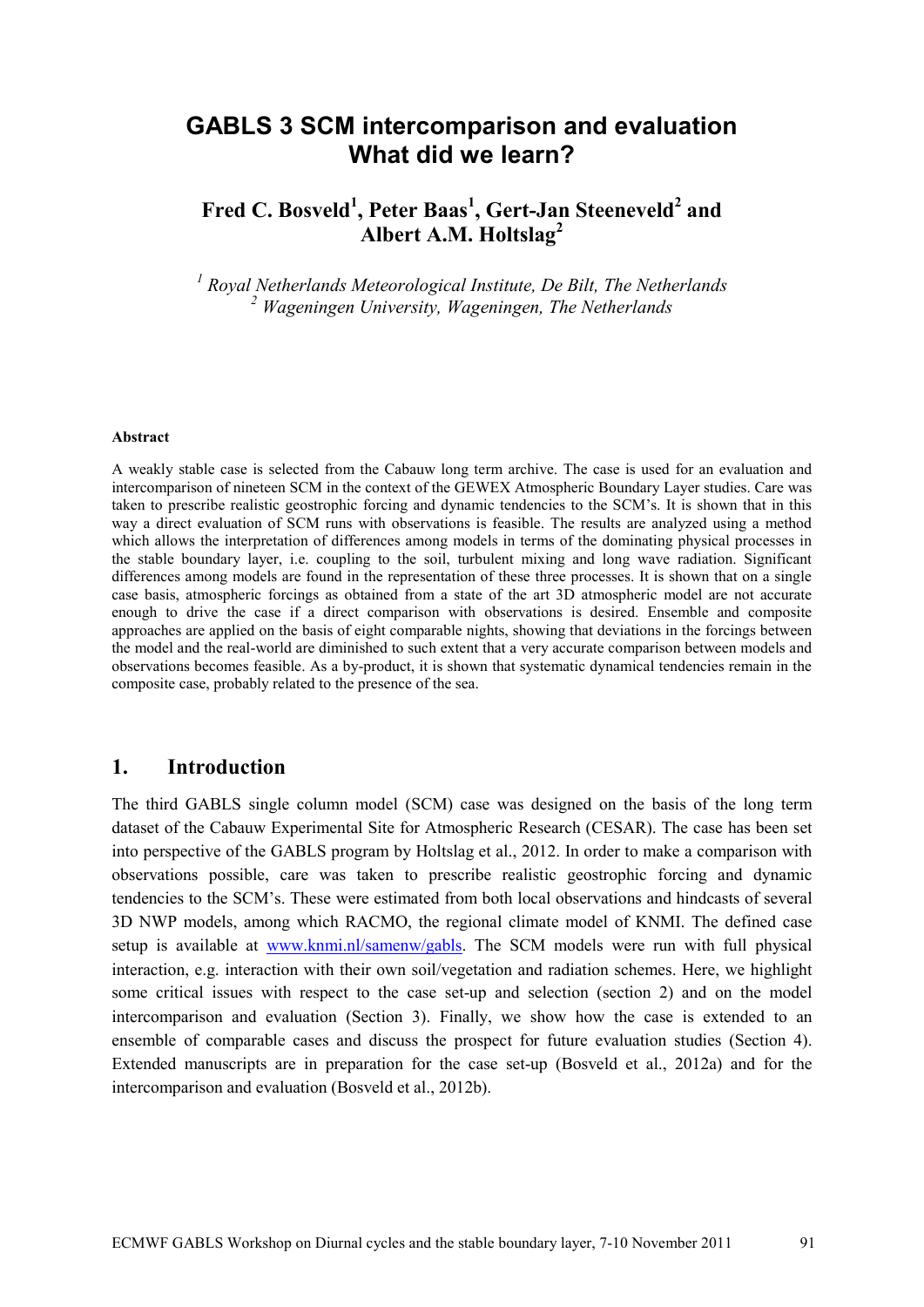#### **2. Case description**

The selected case comprises 24 hours starting at 12 UTC (12:20 local solar time) of July 1st, 2006 and ending at 12 UTC the next day. Figure 1 shows time series of the profiles of the basic meteorological parameters along the 200 m tower. Already 3 hours before sunset (17 UTC), cooling starts near the surface. The rapid decline of turbulence in the mixed-layer, initiates a clear inertial oscillation in the wind. By the end of the night the potential temperature difference between the 2 and 200 m levels in the tower is 9 K. Wind direction at 10 m varies between 80 and 120 degrees.

The complete case set-up involves the initial conditions in the full column including the soil, the characterisation of the surface to allow for a correct interaction of the atmospheric component of the model with the surface scheme, and the geostrophic forcing and dynamical tendencies as function of height and time. Here we highlight a few critical issues.

Surface geostrophic forcing at Cabauw was estimated from surface pressure observations of the Dutch national network. A piecewise linear approximation is used for the case prescription. Figure 2 shows the observed and prescribed course of the surface geostrophic wind in an East-North diagram. Note that the geostrophic wind has three periods with nearly constant components and with rapid changes in between. In the morning, the linear approximation takes a shortcut with consequentially somewhat larger deviations between observations and prescription. For the change of geostrophic wind with height and the vertical movement we resorted to the RACMO-3D simulation. Model derived horizontal dynamical tendencies were found to be inappropriate to drive the case and therefore we resorted to the observations at 200 m in the tower.



*Figure 1. Observed (A) wind speed, (B) wind direction, (C) potential temperature and (D) specific humidity at 6 (7) levels in the Cabauw 200 m tower for the case period.*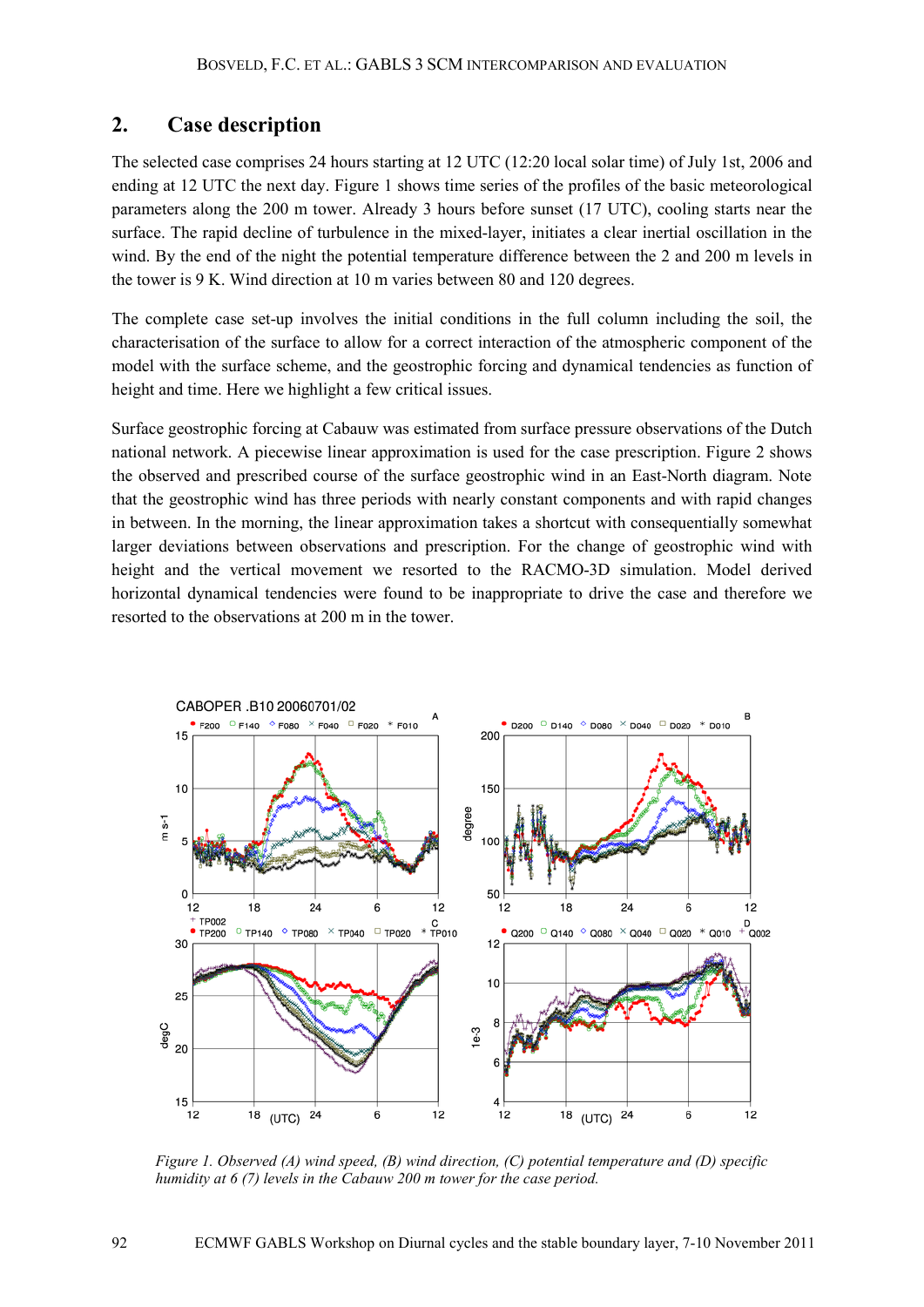

*Figure 2. Time trace in the East\_North plane of surface geostrophic wind from observations (fgobs) and as prescribed piecewise linearly for the case (fgcase). Time step is 10 minutes.* 

During night time, when interaction with the surface is relatively small, changes in observed wind at sufficient height may indicate dynamical tendencies at work. Here we attempt to derive dynamical tendencies for this case by looking at the observed rate of change of observations at 200 m height during the night. We apply the prognostic equations for momentum at a height of 200 m, while ignoring the physical processes but retaining the influence of geostrophic wind and the Coriolis acceleration on the momentum budget:

$$
\frac{\partial u}{\partial t} = \vec{v} \cdot \vec{\nabla} u + f(v - v_G)
$$
  
\n
$$
\frac{\partial v}{\partial t} = \vec{v} \cdot \vec{\nabla} v - f(u - u_G)
$$
\n(1)

Here u and v are the zonal and meridional wind components and uG and vG are the geostrophic wind components. The first terms on the r.h.s. represent the horizontal dynamical tendencies. We call this the Simplified Prognostic Equations (SPE). The 200 m wind is initialized by the observed values at sunset, after the moment of decoupling, and then the SPE's are integrated forward in time by using the observed surface geostrophic wind. The dynamical tendencies for the GABLS case are estimated by varying the tendencies until a reasonable agreement between observed 200 m wind and SPE simulated wind was obtained.

The result is given in Figure 3, which shows the evolution in time of the observed wind at 200 m together with the observed geostrophic wind. Also shown are results from the integration of the SPE either forced with RACMO-3D tendencies or without momentum tendencies. Here we see that the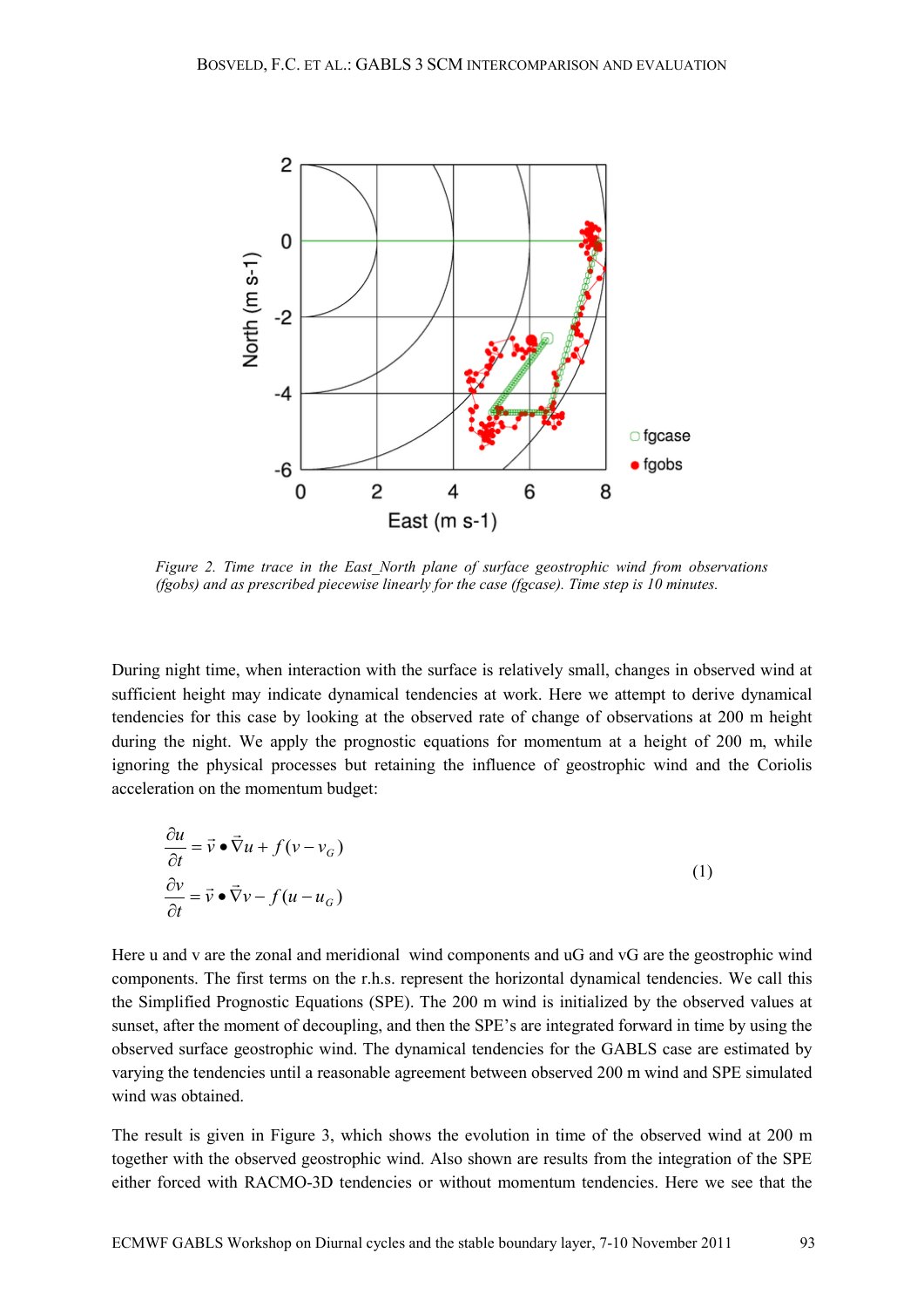effect of advection of momentum is quite complex due to the interaction with the Coriolis force and the changing geostrophic wind. The SPE with RACMO-3D tendencies are not able to give a good representation of the observed 200 m wind. The same is true for the integration without momentum tendencies (NOADV).



*Figure 3. Horizontal wind evolution at 200 m. Observations (OBS) and when RACMO-3D and CASE advection is applied on sunset wind vector. Also shown is evolution when no advection is applied (NOADV) and shown is the geostrophic wind evolution (GEOWND). B indicates begin of time series (sunset) and E indicates end of time series (11 hours later). Time step is 10 minutes. In all simulations the observed geostrophic wind is used.* 

#### **3. Model evaluation and intercomparison**

Nineteen models joined the intercomparison ranging from operational global models with coarse vertical resolution and K-diffusion to research models with TKE-l and 2nd order closure schemes run at higher vertical resolution. Observations for model evaluation are taken from the continuous observational program of Cabauw. Stable boundary layer height is defined as the height at which the air temperature profile attains its maximum value.

The main physical processes that play a role in the development of nocturnal boundary layers are turbulent mixing, long wave radiation exchange and thermal coupling to the land surface. All these processes are parameterized in the SCM's. All models are driven with the same external forcing. Even for a perfect model differences with reality may occur since the prescribed forcings are based on indirect observations.

Figure 4 shows time series of the 2 m temperature from the models together with the observations. The general signature of the temperature change is well captured by the models, i.e. the fast decrease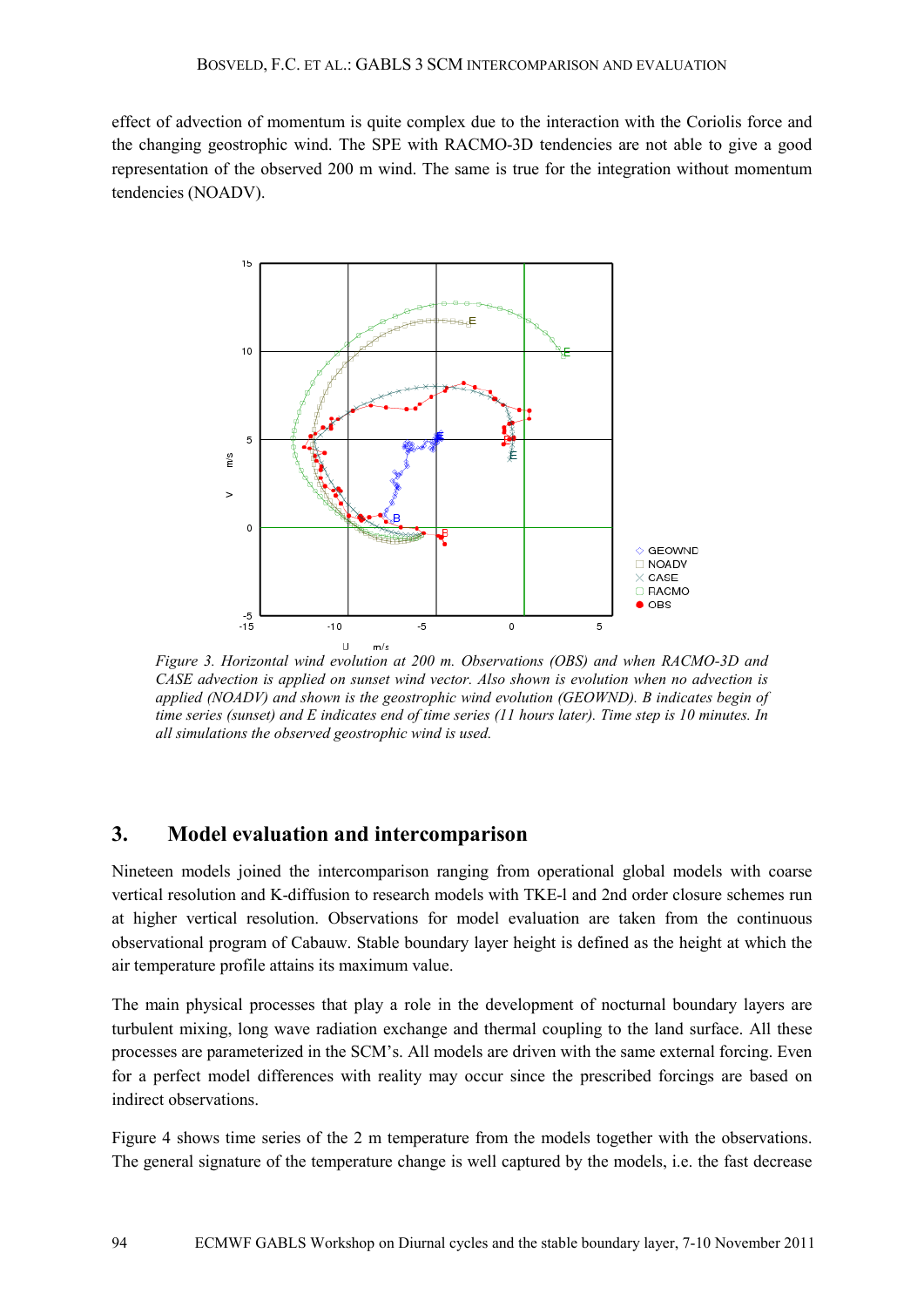during the first hours after sunset, followed by a more gradual decrease in the subsequent hours. Half of the models are within 1 K of the observations. The remaining models are up to 5 K colder than observed. Winds at the 200 m level are also shown in Figure 4. For each model the first level above 200 m was chosen. The 200 m level is interesting because in the observations it is well decoupled from the surface and it exhibits a substantial inertial oscillation after the onset of decoupling around sunset.



*Figure 4. Air temperature at 2 m (top) and wind speed at 200 m for the models together with observations (bottom).*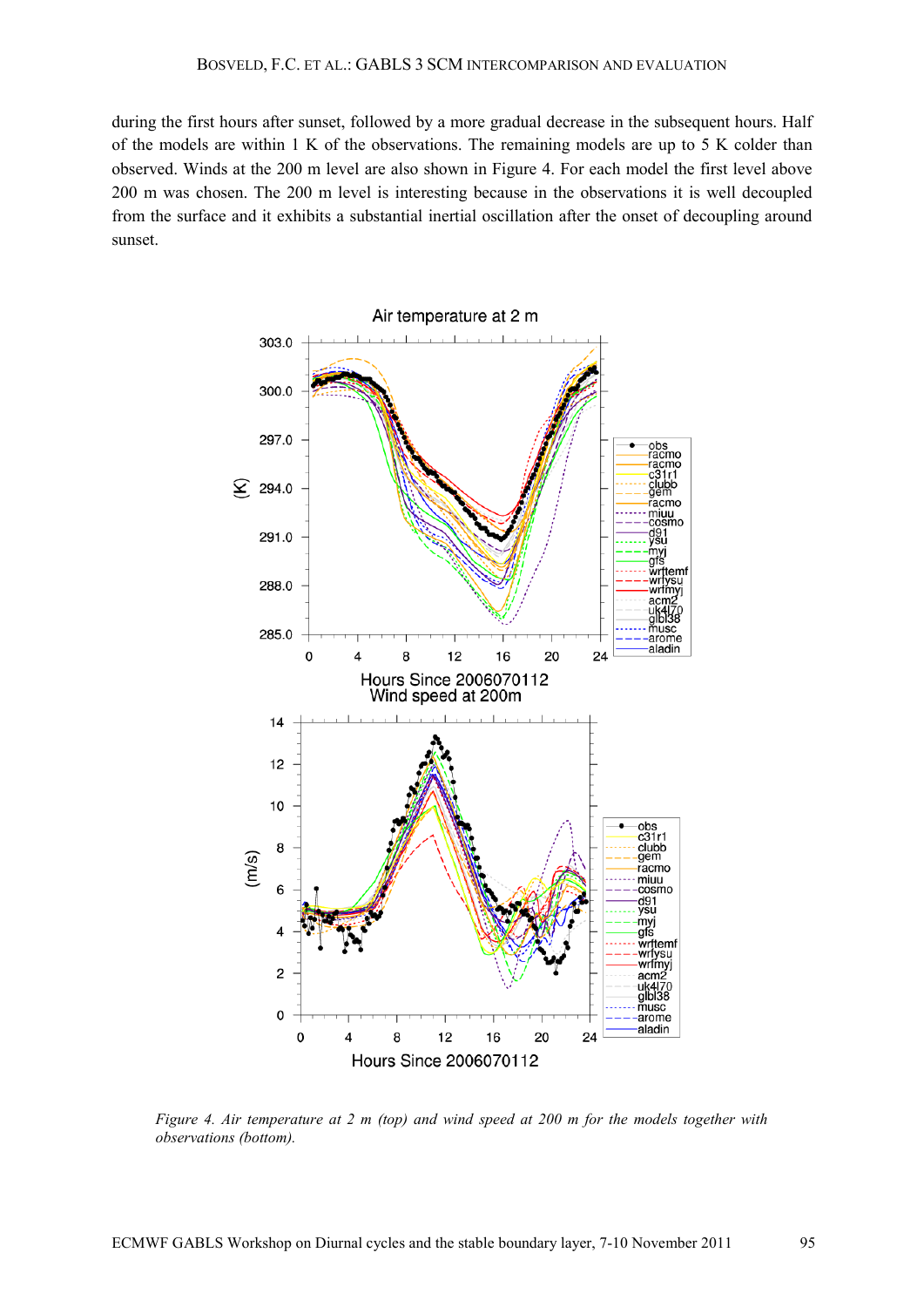All models peak at 11 hours after the start of the simulation but all of them at a lower value then observed. More then half of the models peak within 2 m/s from the observed values. The inertial oscillation is affected by horizontal momentum advection especially after midnight. This is clearly seen for most of the models, which show a sharp decrease in wind speed after midnight, much sharper than would be expected when advection would be absent (c.f. Figure 3).

Having characterized the behaviour of the models and their differences we now will try to explain the differences among models, taking the observations as a guidance. To facilitate this, we make use of a number of sensitivity runs performed with one of the participating models (RACMO). The sensitivity runs were chosen such that the main physical processes in the NBL are affected. Thermal coupling with the land-surface/soil system was changed by varying the thermal conductance between the skin layer and the soil. These runs are labelled coupling. Turbulent mixing in the TKE-l scheme was changed by varying the parameters that relates turbulent length scale to the properties of the flow. These runs are labelled mixing. Long wave incoming radiation was varied by varying specific humidity in the atmospheric profile. These runs are labelled radiation.

Figure 5 shows the surface soil heat flux after midnight as function of the 2 m air temperature change from 3 hours before till 3 hours after midnight. A line is drawn through the observation and the origin, indicating the expected relation if thermal coupling would be constant.

A considerable spread among models is observed mainly perpendicular to the constant coupling line, indicating that the strength of the land-surface coupling varies considerably amongst the models. The line for coupling sensitivity has the same orientation as the main spread among models. The effect of changing mixing is small.

Longwave incoming and outgoing radiation at the surface are tightly coupled to the temperatures in the SBL and at the surface respectively. Cooling at the surface is determined, among others, by the net long wave radiation flux. Figure 6 shows the 2m temperature after midnight as function of net longwave radiation during the night. A clear correlation is found with strong radiative cooling occurring when temperatures are high. This counter intuitive result, suggests that the most important mechanism here is the impact of surface temperature on the long wave upward radiation. The radiation sensitivity runs show an opposite behaviour with indeed low minimum temperatures at low longwave incoming radiation. The result of the coupling sensitivity runs shows that strong coupling to the soil results in relatively high minimum temperatures and vice versa as already discussed. A simple change of land surface coupling may bring the models closer to the observations but still a discrepancy would remain. This suggests that the models also misrepresent longwave radiation for this case.

To isolate the strong interaction of 2 m temperature and long wave upward radiation from the sensitivity to the other processes, we use in the right panel the iso-thermal net radiation, which is the difference between the incoming long wave radiation and the radiation that the surface would emit if it had the same temperature as the top of the stable boundary layer. We used the observed 200-m temperature as a proxy. We now find an opposite behaviour with high temperatures corresponding to weak iso-thermal cooling. The sensitivity lines suggest that a combination of different representation of coupling and radiation may account for the differences among models.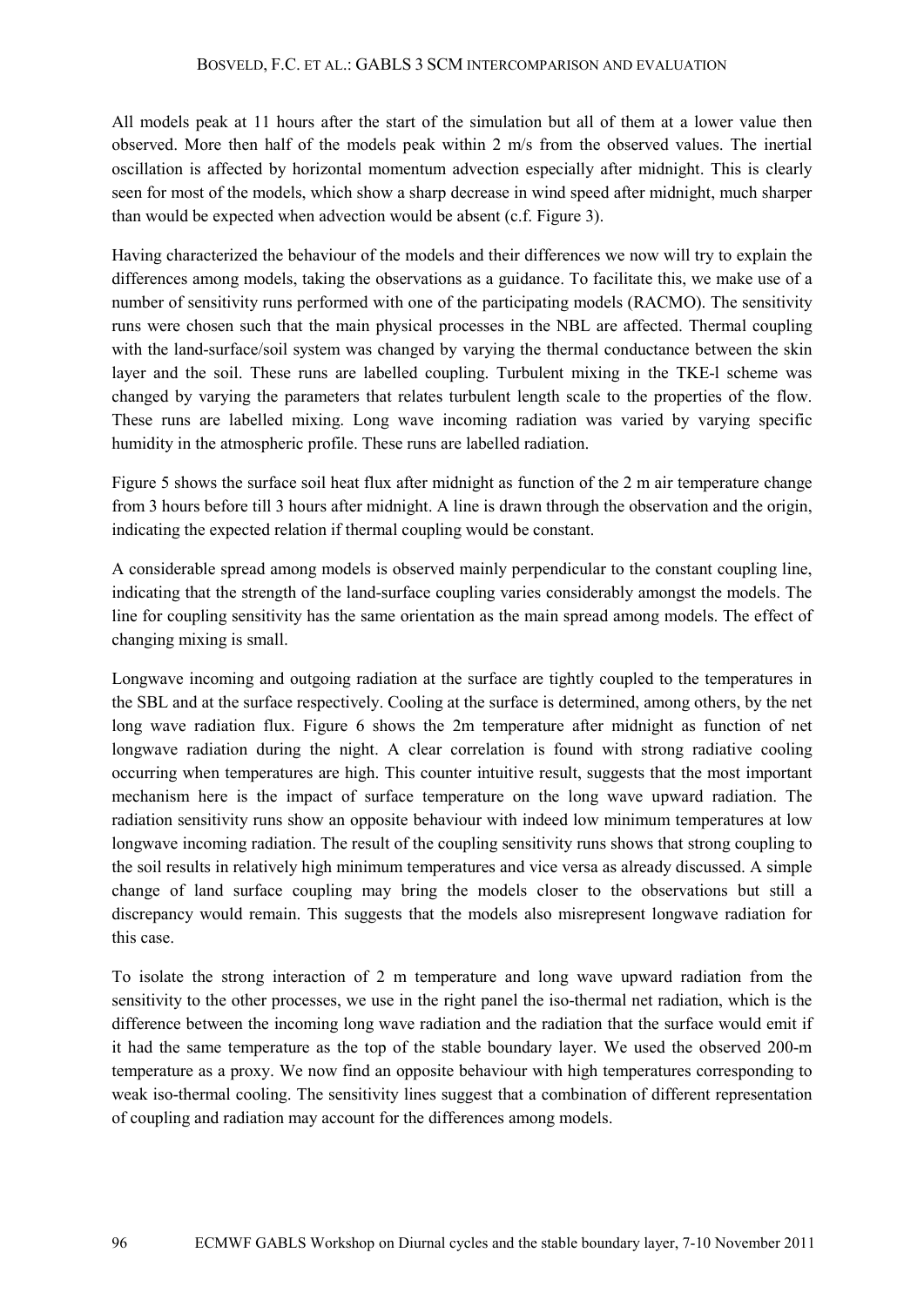

*Figure 5. Night time soil heat flux as function of 2m air temperature change over the night. The black line represents points with the same coupling as observed. The three coloured lines connect the different sensitivity runs (see main text). The crosses at the coloured lines represent the points with lowest coupling, mixing and radiation respectively.*



*Figure 6. 2 m air temperature after midnight as function of night time net long wave radiation (left). 2 m air temperature after midnight as function of night time iso-thermal net long wave radiation (right). For explanation of lines see Figure 5.*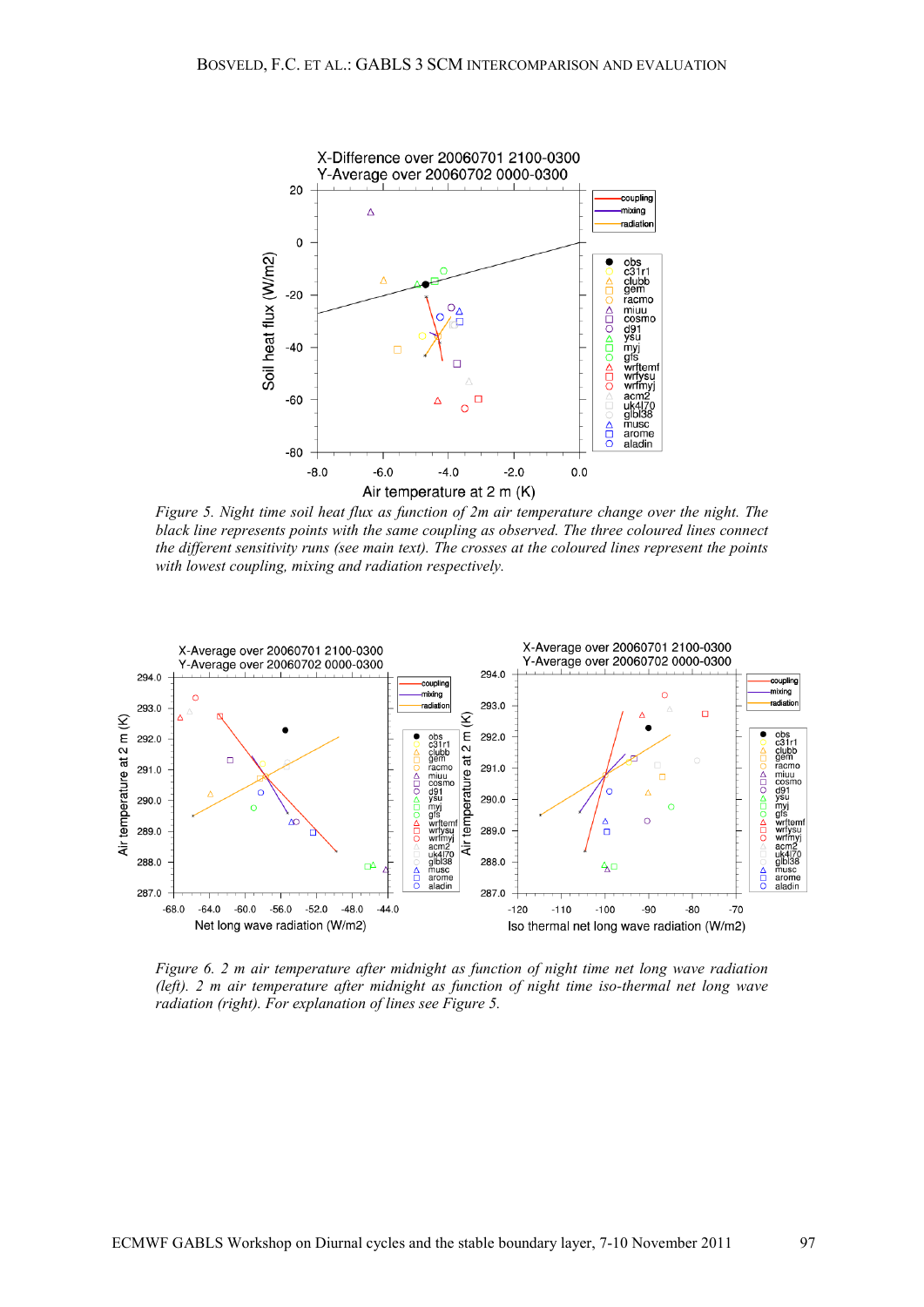Figure 7 shows mean night time sensible heat fluxe before midnight as function of boundary-layer height at midnight. Increased downward sensible heat flux is coupled to deeper stable boundary layers, most probably due to more efficient turbulent mixing, as is illuminated by the mixing sensitivity runs. Most of the models are relatively close to the observations.



*Figure 7. Night time sensible heat flux before midnight as function of boundary layer height at midnight. For definition of boundary layer height see text. For explanation of lines see Figure 5.*

#### **4. Ensemble and composite case**

The material in this section is extracted from Baas et al., 2010. Currently, attempts are undertaken to test physical aspects of atmospheric models in a continuous mode (Neggers et al., 2012) by prescribing atmospheric forcings for a SCM-case from a 3D NWP model. Here we investigate how this works out for stable conditions. For the GABLS 3rd SCM case we already found that prescribing the atmospheric forcings from the NWP to the SCM didn't lead to a realistic simulation of the nocturnal low-level jet. Figure 8 shows the momentum related forcings as prescribed for the GABLS3-case and as obtained from RACMO2 runs with two different turbulence parameterizations. A simulation with the TKE-l scheme (3DTKE in Figure 9) and a simulation with the 1st order scheme based on ECMWF Cycle31 (3DC31 in Figure 9).

Figure 9 shows the observed evolution of the 200 m wind compared with the SCM results with the 3 different atmospheric forcing as prescribed by the GABLS3 case and derived from the two flavours of RACMO2. Observed is a significant difference between simulated forcings and the forcing needed to obtain a correct evolution of the 200 m. We speculate that both in reality and in the 3D model mesoscale features are present. In the model these are not deterministically resolved leading to a mismatch between the observations and the simulation. To investigate this further, we turn to an ensemble of comparable cases and investigate to what extent such an ensemble can be simulated correctly. Two roads can be chosen. Firstly, we run the SCM model for each individual case of the ensemble, average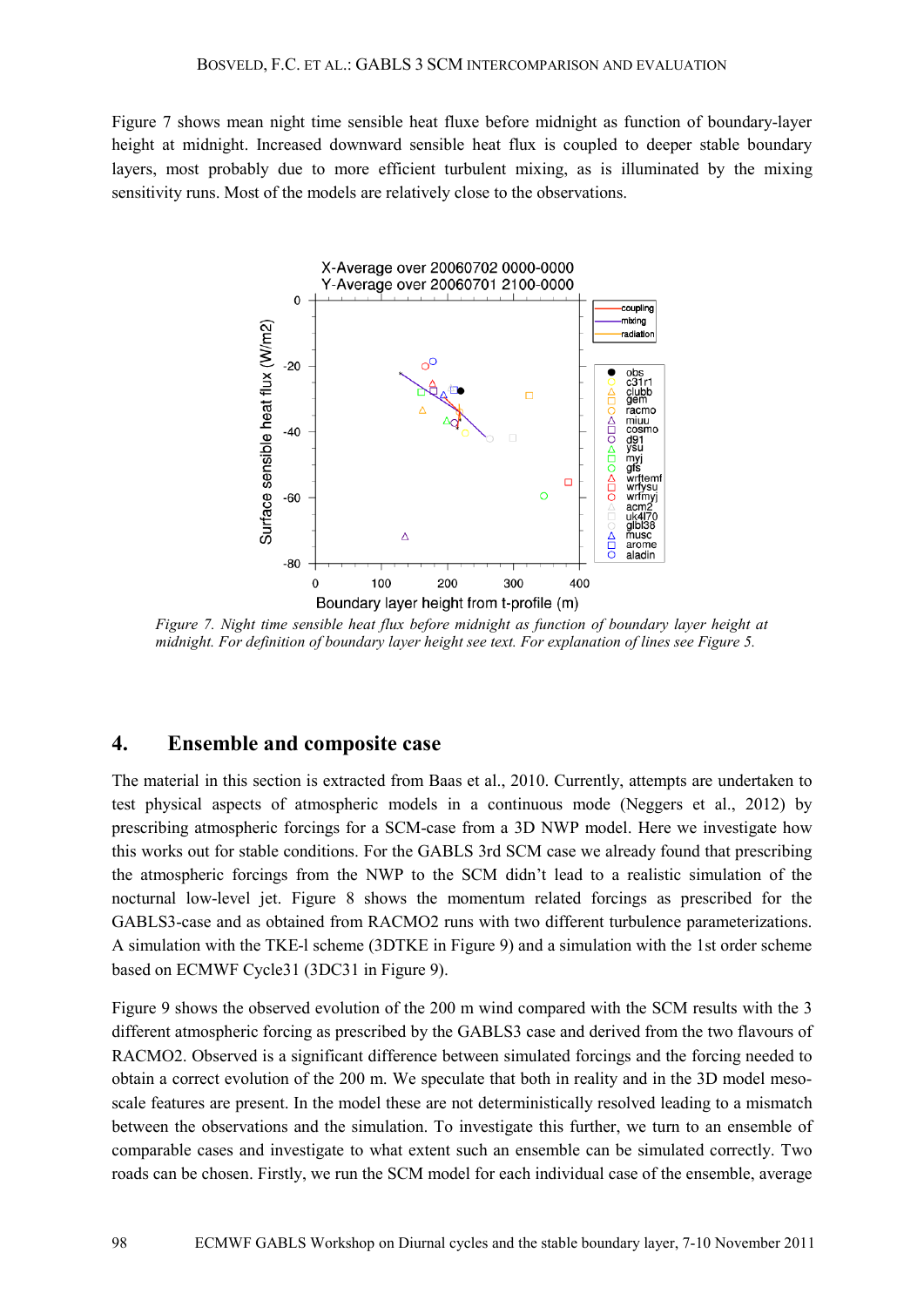the outcome of the simulations and compare this with the average of the observations. We call this the ensemble approach. Secondly, we start with averaging the atmospheric forcings over the ensemble and then run the model for this composite forcing. We call this the composite approach.



*Figure 8. Geostrophic winds and momentum tendencies derived from 3D RACMO2 simulations averaged over the layer between 200 and 500 m. The full line represents the GABLS3 set-up, the dashed-dotted line the simulation with the TKE-l scheme, and the dashed line the simulation with 1st order scheme based on ECMWF Cycle31.*



*Figure 9. Time series (hours) of the 200 m wind speed for three SCM simulations with different forcings. Tower observations are added for comparison. Solid line is with GABLS3 prescribed forcings.*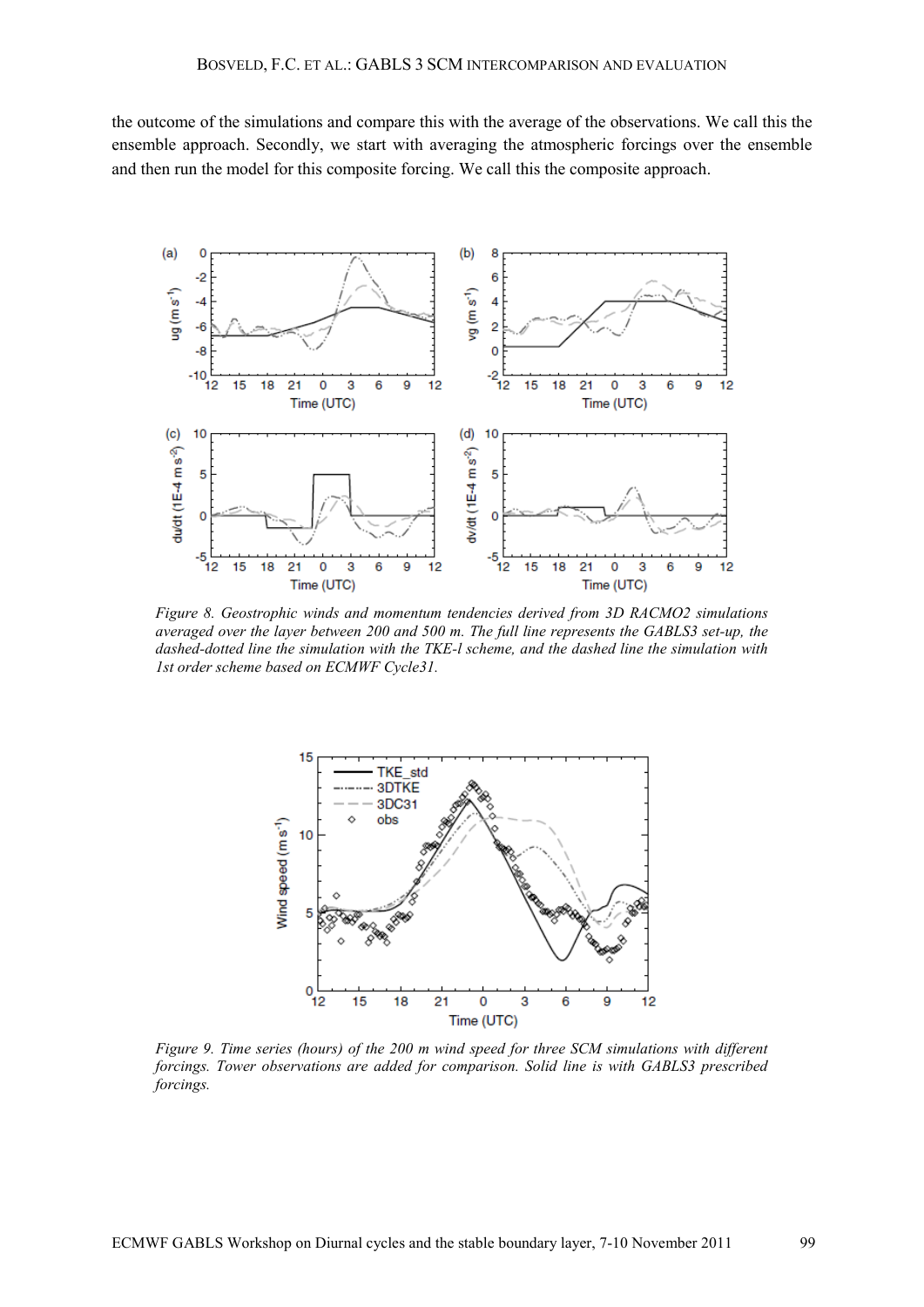#### BOSVELD, F.C. ET AL.: GABLS 3 SCM INTERCOMPARISON AND EVALUATION

Seven additional nights were selected from the Cabauw database with similar characteristics as the GABLS3-case. Both the ensemble and the composite approach were applied. The results are shown in Figure 10. The left panel shows the 200 m wind evolution for all eight ensemble members. The figure also compares the average over the ensemble of model runs (solid line) with the average over the ensemble of observations (diamonds). We find that the observed ensemble averaged wind is very well simulated by the ensemble averaged model runs. The right panel of Figure 10 shows the composite result. Also in this case close correspondence with the observations is found. The advantage of the composite approach is that easily sensitivity experiments with different parameterizations can be performed, as illustrated in Figure 10b. Apart from the standard setting of the TKE-scheme (solid line) also a variation is displayed where the parameters that control the length scales for mixing of momentum and heat are varied (dashed line). We see that by using multiple comparable cases a direct evaluation with observations of subtle differences in parameterization comes into reach. More robust results can be achieved when we also include a comparison with other observations available such as wind at lower levels and temperature evolution (not shown here).

A difference in simulated night time winds may occur due to wrong timing of decoupling around sun set or erroneous representation of the wind prior to the transition. To avoid these complications, the simulated wind (with standard TKE parameterization) was relaxed towards the observed wind until the moment of decoupling, i.e. when the observed 200 m wind started to accelerate. The result is shown in Figure 10 (right panel) as the dash-dot line. A better correspondence with observations is found for the first half of the night. After midnight the deviations from the observations become comparable to that of the standard run.



*Figure 10. Time series of observed and modelled wind speed at 200 m for (left panel) SCM simulations of eight selected nights using forcings derived from 3D model output. The thin lines represent individual cases (labelled by their respective date, yyyymmdd), the simulation that corresponds to the GABLS3 night is indicated by the bold dashed-dotted line. The full line gives the average of the SCM runs, the diamonds give the averaged observations, and (right panel) the composite case with two subtle different flavours of the turbulence scheme, a run without advection and one in which a relaxation is applied.*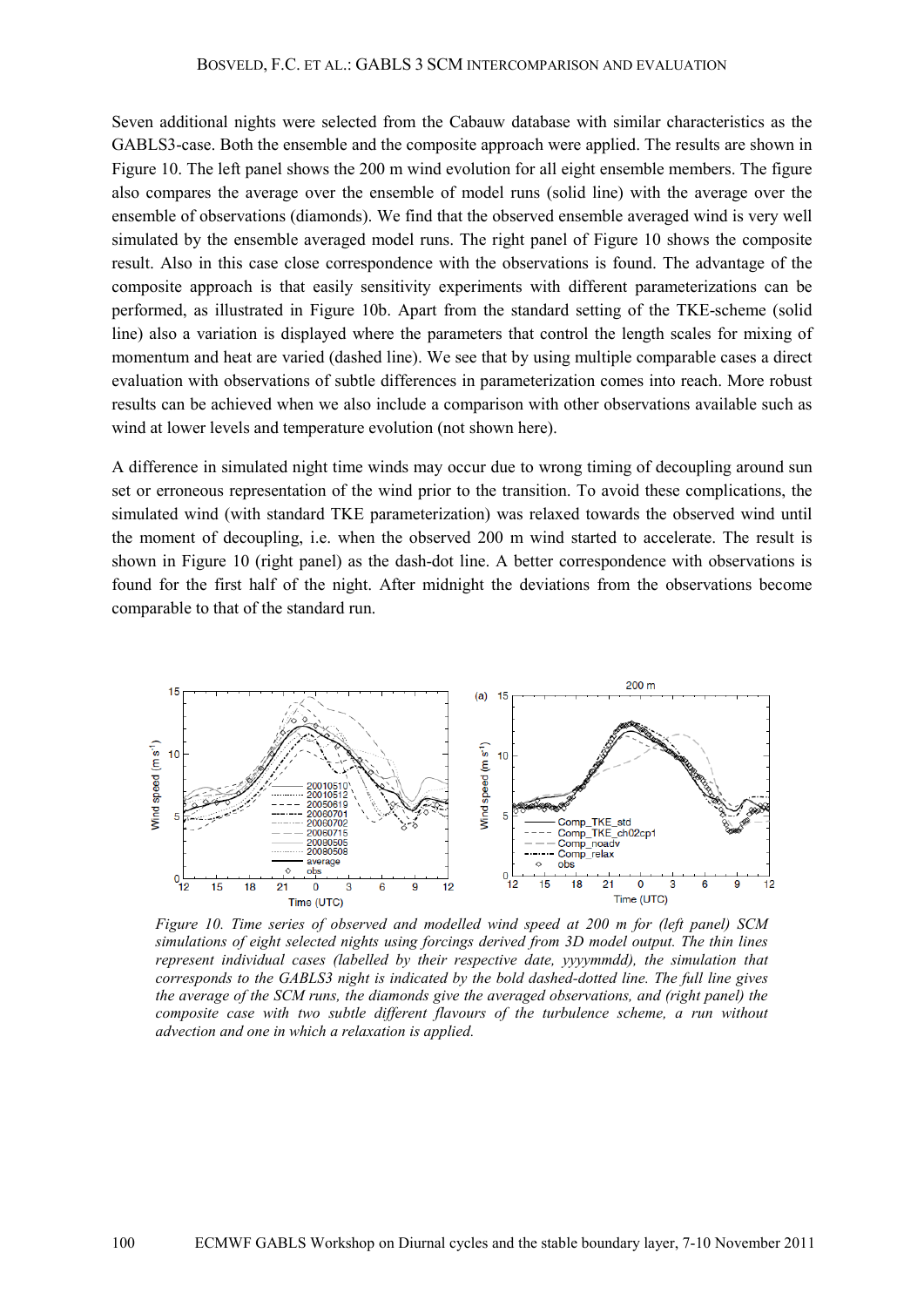One may wonder whether the dynamical tendencies approach zero when averaging over such an ensemble. Figure 11 shows that this is not the case. A definite signature remains for these comparable summer time easterly wind cases, which might be related to the influence of the nearby sea to the west. In Figure 10 (right panel) a run without dynamical tendency set to zero (gray dashed) shows that indeed the prescription of the correct composite horizontal tendencies is crucial for a good simulation of the composite case.



*Figure 11. Modelled geostrophic wind and tendencies of momentum averaged over the eight selected cases. Average values between 200 and 500 m are shown.*

#### **5. Conclusions**

A weakly stable case is selected from the Cabauw long term archive. The case is used for an evaluation and intercomparison of nineteen SCM in the context of the GEWEX Atmospheric Boundary Layer studies. Care was taken to prescribe realistic geostrophic forcing and dynamic tendencies to the SCM's. It is shown that in this way a direct evaluation of SCM runs with observations is feasible. The results are analyzed using a method which allows the interpretation of differences among models in terms of the dominating physical processes in the stable boundary layer, i.e. coupling to the soil, turbulent mixing and long wave radiation. Significant differences among models are found in the representation of these three processes. Some of the differences can be attributed to a misrepresentation of the site characteristics, e.g. coupling to the soil. Other differences are site independent, e.g. mixing and radiation. It is shown that on a single case basis, atmospheric forcings as obtained from a state of the art 3D atmospheric model are not accurate enough to drive the case if a direct comparison with observations is desired. Ensemble and composite approaches are applied on the basis of eight comparable nights, showing that deviations in the forcings between the model and the real-world are diminished to such extent that a very accurate comparison between models and observations becomes feasible. As a by-product, it is shown that systematic dynamical tendencies remain in the composite case, probably related to the presence of the sea.